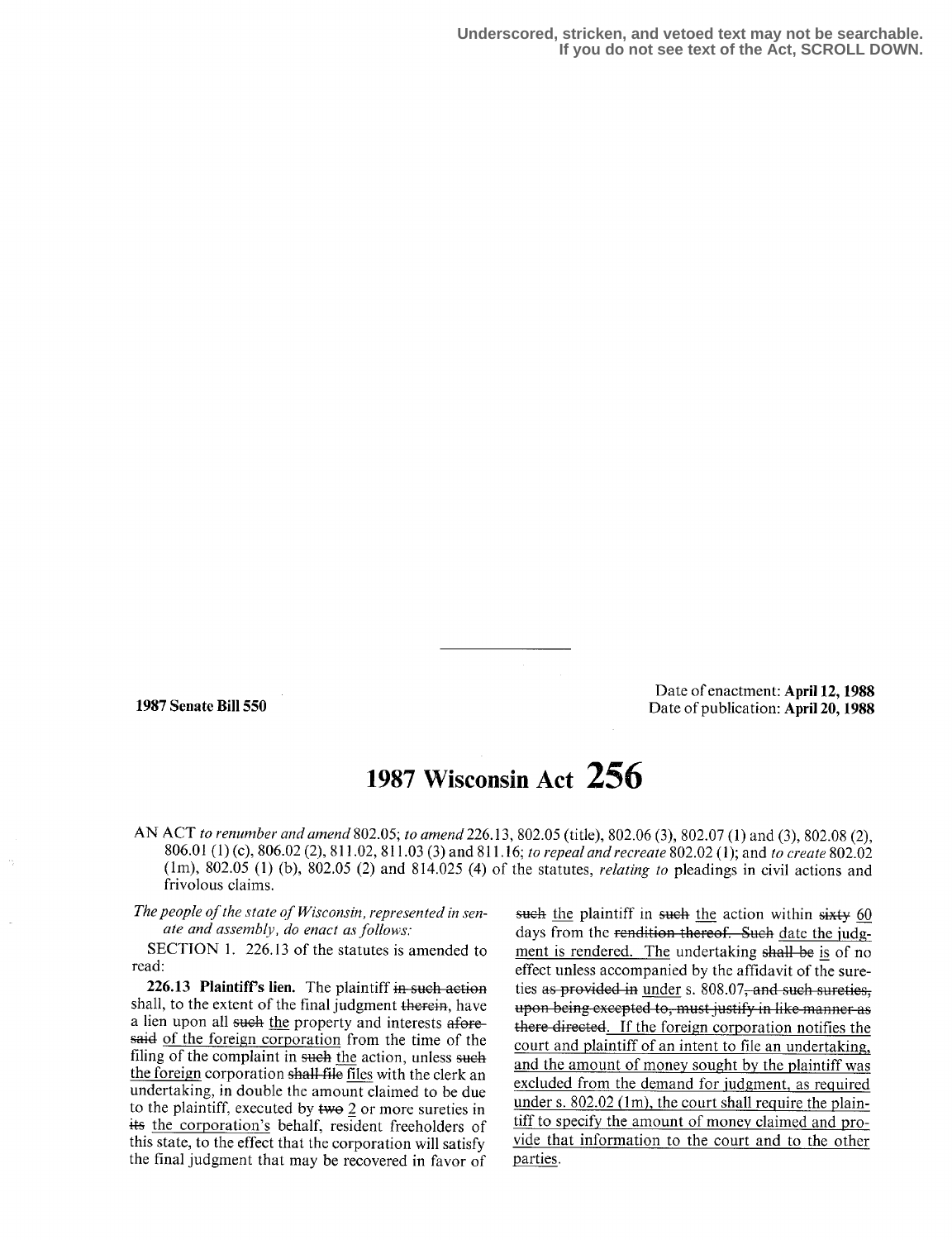## $87 WISACT 256 - 986 -$

SECTION 2. 802.02 (1) of the statutes is repealed and recreated to read:

802.02 (1) CONTENTS of PLEADINGS. A pleading or supplemental pleading that sets forth a claim for relief, whether an original or amended claim, counterclaim, cross claim or 3rd-party claim, shall contain all of the following:

(a) A short and plain statement of the claim, identifying the transaction or occurrence or series of transactions or occurrences out of which the claim arises and showing that the pleader is entitled to relief.

(b) A demand for judgment for the relief the pleader seeks.

SECTION 3. 802.02 (lm) of the statutes is created to read:

802.02 (1m) RELIEF DEMANDED. (a) Relief in the alternative or of several different types may be demanded. With respect to a tort claim seeking the recovery of money, the demand for judgment may not specify the amount of money the pleader seeks.

(b) This subsection does not affect any right of a party to specify to the jury or the court the amount of money the party seeks.<br>SECTION 4. 802

 $802.05$  (title) of the statutes is amended to read:

802.05 (title) Signing of pleadings, motions and other papers; sanctions.

SECTION 5. 802.05 of the statutes is renumbered 802.05 (1) (a) and amended to read:

802.05 (1) (a) Every pleading, motion or other paper of a party represented by an attorney shall contain the name and address of the attorney and the name of the attorney's law firm, if any, and shall be subscribed with the handwritten signature of at least one attorney of record in the individual's name. A party who is not represented by an attorney shall subscribe the pleading, motion or other paper with the party's handwritten signature and state his or her address. Except when otherwise specifically provided by rule or statute, pleadings need not be verified or accompanied by affidavit. The signature of an attorney or party constitutes a certificate that the attorney or party has read the pleading, motion or other paper; that to the best of the attorney's or party's knowledge, information, and belief there is good-ground to support it; and that it is not interposed for delay, formed after reasonable inquiry, the pleading, motion or other paper is well-grounded in fact and is warranted by existing law or a good faith argument for the extension, modification or reversal of existing law; and that the pleading, motion or other paper is not used for any improper purpose, such as to harass or to cause unnecessary delay or needless increase in the cost of litigation . If a pleading, motion or other paper is not signed or is signed with intent to defeat the purpose of this section, it may be stricken as sham and false and the action may proceed as though the pleading had not been served. For a wilful violation of this section an attorney may be subjected to appropriate discipli-

Н

**Example 15**<br> **Example 14**<br> **Example 14**<br> **Example 14**<br> **Example 14**<br> **Example 14**<br> **Example 14**<br> **Example 14**<br> **Example 14**<br> **Example 14**<br> **Example 14**<br> **Example 14**<br> **Example 14**<br> **Example 14**<br> **Example 14** atter is inserted, it shall be stricken unless it is signed promptly after the omission is called to the attention of the pleader or movant. If the court determines that an attorney or party failed to read or make the determinations required under this subsection before signing any petition, motion or other paper, the court may, upon motion or upon its own initiative, impose an appropriate sanction on the person who signed the pleading, motion or other paper, or on a represented party, or on both. The sanction may include an order to pay to the other party the amount of reasonable expenses incurred by that party because of the filing of the pleading, motion or other paper, including reasonable attorney fees.

SECTION 6. 802.05 (1) (b) of the statutes is created to read:

802.05 (1) (b) If the attorney who signed a pleading, motion or other paper without reading the paper or making the determinations required by this subsection is representing a party under a contract made between a 3rd person and the party that requires that representation, and the 3rd person has actual knowledge that the pleading, motion or other paper is not wellgrounded in fact or warranted by existing law or a good faith argument for the extension, modification or reversal of existing law or is used to harass, delay or increase the cost of litigation, the court may impose a similar appropriate sanction on the 3rd person.

SECTION 7. 802.05 (2) of the statutes is created to read:

802.05 (2) It is not a violation of sub. (1) if a pleading includes as a party a person who is later dismissed from that action, and the party responsible for including that person acted reasonably in doing so and moves for or agrees to a dismissal of that person within a reasonable time after the party knew or should have known that the person was not a proper party to the action.

SECTION 8. 802.06 (3) of the statutes is amended to read:

802.06 (3) JUDGMENT ON THE PLEADINGS. After issue is joined between all parties but within such time so as not to delay the trial, any party may move for judgment on the pleadings. Prior to a hearing on the motion, any party who was prohibited under s. 802.02 (lm) from specifying the amount of money sought in the demand for judgment shall specify that amount to the court and to the other parties. If, on a motion for judgment on the pleadings, matters outside the pleadings are presented to and not excluded by the court, the motion shall be treated as one for summary judgment and disposed of as provided in s. 802.08, and all parties shall be given reasonable opportunity to present all material made pertinent to such the motion by s. 802.08.

SECTION 9. 802.07 (1) and (3) of the statutes are amended to read: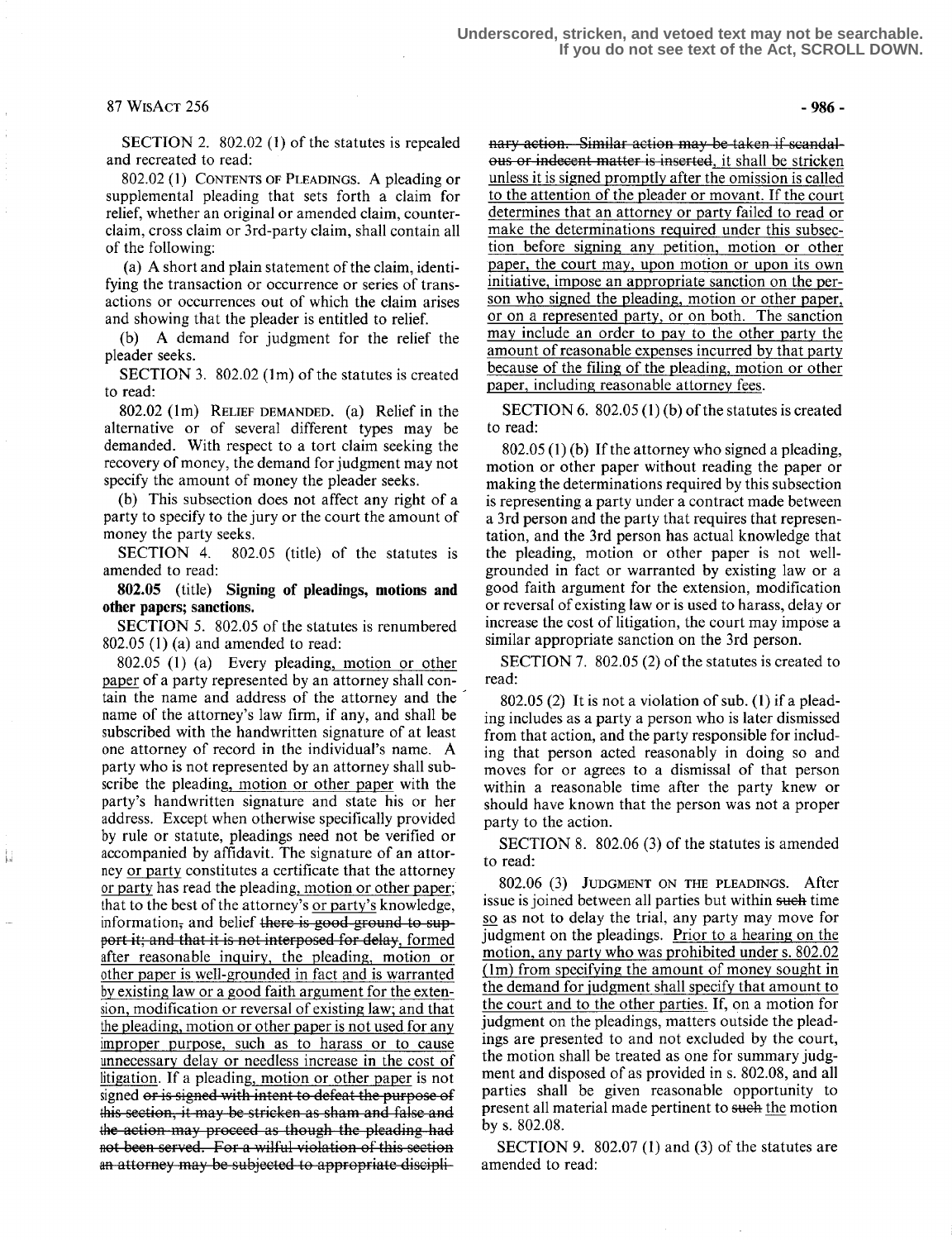802.07 (1) COUNTERCLAIM. A defendant may counterclaim any claim which the defendant has against a plaintiff, upon which a judgment may be had in the action . A counterclaim may or may not diminish or defeat the recovery sought by the opposing party.  $\mathbb{H}$ Except as prohibited by s.  $802.02$  (lm), the counterclaim may claim relief exceeding in amount or different in kind from that sought in the pleading of the opposing party.

(3) (title) CROSS CLAIM. A pleading may state as a eross-elaim cross claim any claim by one party against a co-party coparty if the cross-claim cross claim is based on the same transaction, occurrence, or series of transactions or occurrences as is the claim in the original action or as is a counterclaim therein, or if the cross-claim cross claim relates to any property that is involved in the original action. Such cross claim Except as prohibited by s.  $802.02$  (1m), the cross claim may include a claim that the party against whom it is asserted is or may be liable to the eross-elaimant cross claimant for all or part of a claim asserted in the action against the eross claimant cross claimant.

SECTION 10. 802.08 (2) of the statutes is amended to read:

802.08 (2) MOTION. The motion shall be served at least 20 days before the time fixed for the hearing. The adverse party prior to the day of hearing may serve opposing affidavits. Prior to a hearing on the motion, any party who was prohibited under s. 802.02 (lm) from specifying the amount of money sought in the demand for judgment shall specify that amount to the court and to the other parties. The judgment sought shall be rendered if the pleadings, depositions, answers to interrogatories, and admissions on file, together with the affidavits, if any, show that there is no genuine issue as to any material fact and that the moving party is entitled to a judgment as a matter of law. A summary judgment, interlocutory in character, may be rendered on the issue of liability alone although there is a genuine issue as to the amount of damages.

SECTION 11.  $806.01$  (1) (c) of the statutes is amended to read:

806.01 (1) (c) Every final judgment shall grant the relief to which the party in whose favor it is rendered is entitled, even if the party has not demanded such the relief in the pleadings. If there be no answer the relief granted to the plaintiff shall not exceed that demanded in the complaint. If the amount of money sought was excluded from the demand for judgment, as required under s. 802.02 (lm), the court shall require the plaintiff to specify the amount of money claimed and provide that information to the court and to the other parties prior to the court rendering judgment.

SECTION 12. 806.02 (2) of the statutes is amended to read:

806.02 (2) After filing the complaint and proof of service of the summons on one or more of the defen-

dants and an affidavit that the defendant is in default for failure to join issue, the plaintiff may move for judgment according to the demand of the complaint. If the amount of money sought was excluded from the demand for judgment, as required under s. 802.02 (lm), the court shall require the plaintiff to specify the amount of money claimed and provide that information to the court and to the other parties prior to the court rendering judgment. If proof of any fact is necessary for the court to give judgment, the court shall receive the proof.

SECTION 13. 811.02 of the statutes is amended to read:

811.02 Writ; form and contents. The writ of attachment shall be issued by a judge or other judicial officer on the request of the plaintiff at any time before final judgment and after a summons and a complaint are filed. It shall be directed to the sheriff of some county in which the property of the defendant is supposed to be, and shall require the sheriff to attach all the property of the defendant within the county or so much thereof as may be sufficient to satisfy the plaintiff's demand, together with costs and expenses. It shall be in the name of the court and be sealed with its seal. If the amount of money sought was excluded from the demand for judgment, as required under s. 802.02 (1m), the court shall require the plaintiff to specify the amount of money claimed and provide that information to the court and to the other parties prior to the court issuing the writ.

SECTION 14. 811.03 (3) of the statutes is amended to read:

811 .03 (3) ON DEMANDS NOT YET DUE. An action may be maintained and a writ of attachment issued on a demand not yet due in any case mentioned in this section, except the cases mentioned in sub. (1) (e), (f) and (g) and the same proceedings in the action shall be had and the same affidavit shall be required as in actions upon matured demands except that the affidavit shall state that the debt is to become due; but the bond specified in s. 811 .06 shall be conditioned in 3 times the amount demanded claimed in the affidavit. In case an attachment is issued before the maturity of the debt and a traverse to such attachment is sustained the court shall render a judgment for damages and costs against the plaintiff.

SECTION 15. 811 .16 of the statutes is amended to read:

811.16 Bond for release of property; estoppel. The defendant may, at any time before judgment, deliver to the officer who attached the defendant's property a bond executed by 2 sureties, to the effect that they will, on demand, pay to the plaintiff the amount of the judgment, with all costs, that may be recovered against the defendant in the action, not exceeding the sum specified in the bond with interest. The bond shall be at least the amount alleged by claimed in the  $\mu$  plaintiff to be due plaintiff's affidavit or, at the defendant's option, the value of the property attached,